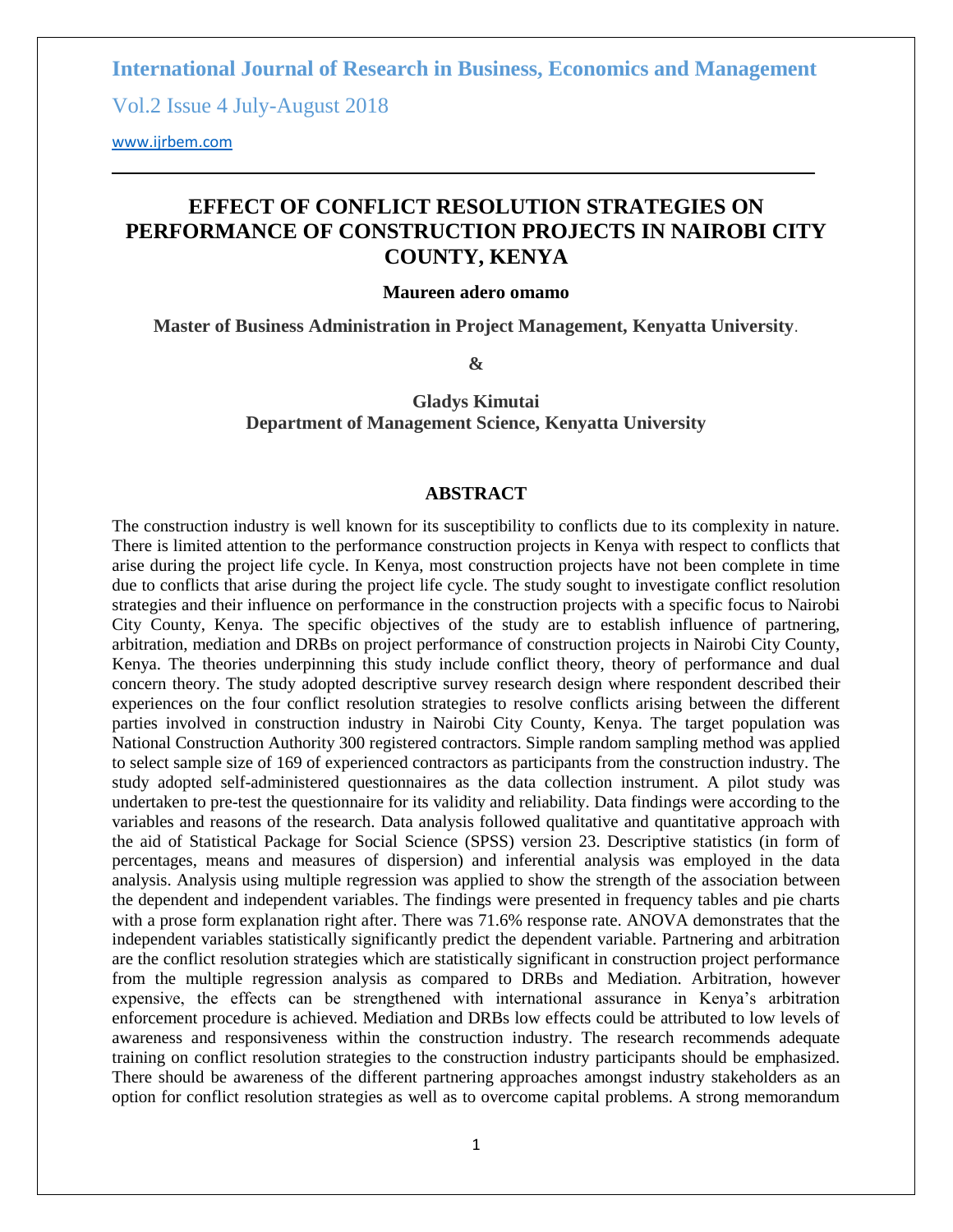of understanding should bind the partners. Partner's liquidity must be adequate at all times. Involve client's project managers at initial stage of partnership. Construction institutions should include potential conflict resolution strategies within their tender documents and contracts. The appointment of an arbitrator should be acceptable to both parties for arbitration. The project manager should identify the risk factors of potential conflict early enough and seek for mitigation or advice from arbitrator to avoid escalation of conflict. For mediation, highly experienced mediator should be engaged who is acceptable to both parties during the appointment of a mediator. For DRB process, the board members must be neutral. The enforcement actions such as penalties to defaulters should be introduced in all claims. For high performance of construction projects, there should be adequate funds to complete projects. Issue clear precise instructions to contractors. Sound engineering designs without need of frequent amendments during implementation. Prompt payment of interim certificates to contractor. Maintain adequate supervision at all times.

#### INTRODUCTION

#### **1.1 Background to the Study**

Project management is the application of expertise to project activities which include initiation, plan, execution, monitoring and control, and project closure with the aim of achieving clearly defined goals and success guidelines (PMI, 2017). The primary objective of managing projects is to ensure its success at the end. Project management uniquely focusses on goals, resources and schedules of the activities outlined. Mir and Pinnington (2014) recognize how organizations are using project management as a tool to increase their productivity. This concept emphasizes on the importance of projects to organizations especially ones that involve numerous complex project activities.

According to Chandes and Pache (2014), project performance is viewed from the impact to the beneficiaries and if the interventions are sustainable. To improve project performance, effectiveness and efficiency are key. Construction project success is therefore measured by overall project performance. The project performance depends of several factors which include project complexity, contractual arrangements, relationships between participants in the project, competency of project manager, and the abilities of the key members in projects (Leong, Zakuan, Saman, Ariff, & Tan, 2014). The main reason for performance measurements is for tracking, forecasting and controlling success variables in a project.

Recent studies have shown that highly accomplished project management systems are linked with the success of projects (Mir & Pinnington, 2014), yet due to complexity of construction projects, conflicts always manifest themselves. Conflict resolution strategies mitigates the negative effect of disputes on project performance. Stipanowich (2014) remarked that according to the Construction Industry Institute (CII), the American construction industry was impaired in the Twentieth Century. In the past construction disputes tended to be resolved unofficially, with no structure and without lawyer involvement but with growing size and complexity of the industry, the need for better conflict resolution methods has become necessary. This attracted numerous research on conflict resolution strategies in the construction projects worldwide.

Internal and external conflict variables greatly influence the performance of local and international contruction projects. However, internal conflicts such as management attitude, cultural differences and cutting corners has more influence than external conflicts such as military and economic conflicts (Al-Sibai & Alashwal, 2014). According to Vaux, (2014) the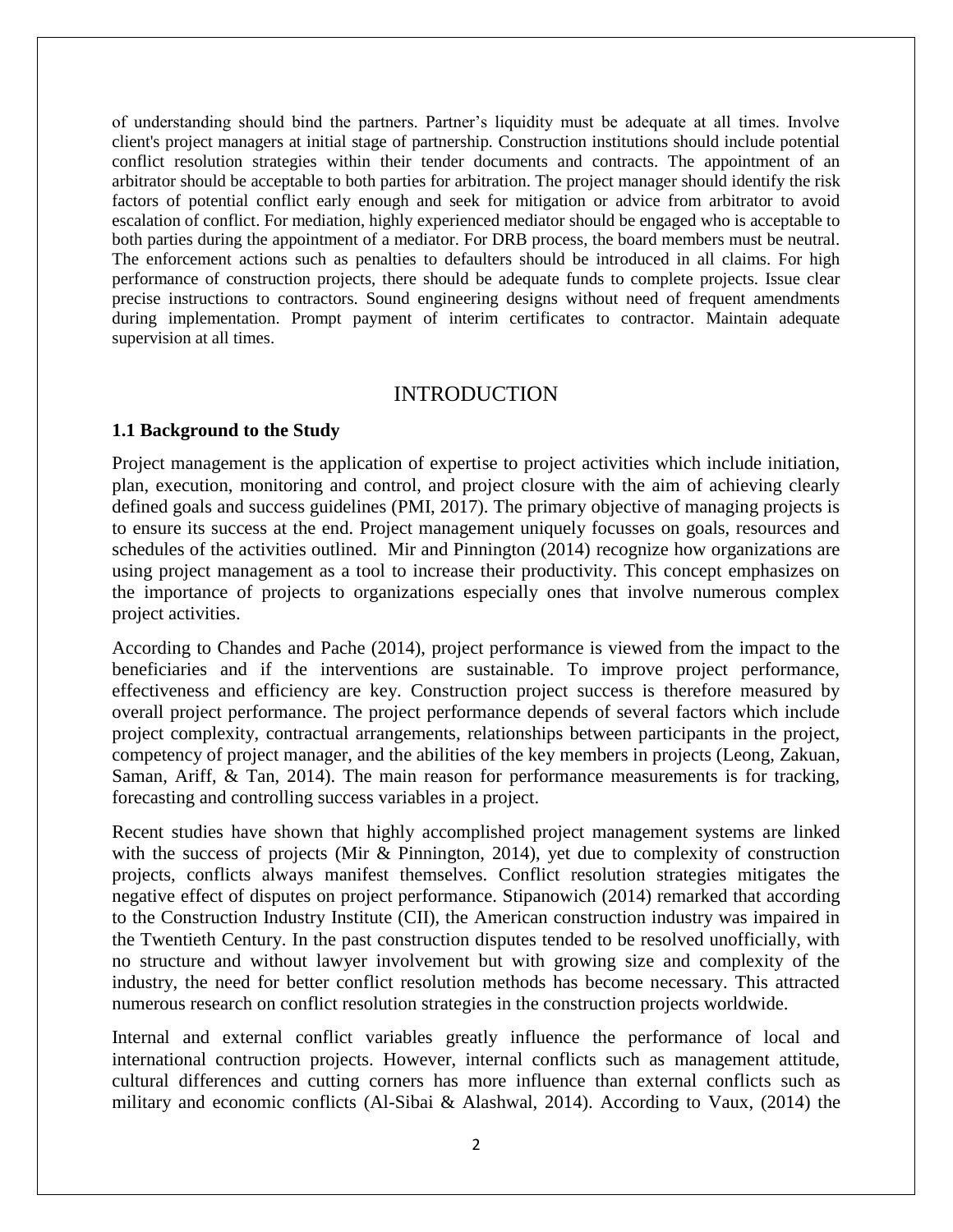complexity of the construction industry is renders it inevitable to conflicts which have significant impact on it projects profitability and performance. Conflict management through use of appropriate conflict resolution strategies can influence the outcome of construction projects.

For the past three decades, there has been remarkable progression in the construction industry in Kenya, however, pertinent issues and legal claims have been on the rise which have a negative impact on project performance. These arising issues and conflicts affect timely completion, cost management as well as quality of deliverables (Kihoro, 2015). According to Kihoro (2015), the construction industry performance has been on a downward trend due to rising legal claims. According to the Construction Business Review (2017), the contruction industry will grow by 8.7 per cent and remain steady until 2026. This growth is due to multi-million dollor projects such as the standard gauge railway and the Lamu Port-South-Ethiopia-Transport (LAPPSET) corrodor being key drivers of local economic growth. This increased growth comes with challenges where disputes emanate from the processes and actors within the industry.

## 1.1 Research Objectives

## *1.1.1 General Objective*

To determine the effects of conflict resolution strategies on project performance of construction projects in Nairobi City County, Kenya.

## *1.1.2 Specific Objectives*

The researcher was guided by the following specific objectives:-

- i. To establish the influence of partnering on project performance of construction projects in Nairobi City County, Kenya
- ii. To establish the influence of arbitration on project performance of construction projects in Nairobi City County, Kenya.
- iii. To establish the influence of mediation on project performance of construction projects in Nairobi City County, Kenya.
- iv. To establish the influence of dispute review boards on project performance of construction projects in Nairobi City County, Kenya.

## 1.2 Research Questions

The researcher was guided by the following research questions:-

- i. To what extent does partnering influence project performance of construction projects in Nairobi City County, Kenya?
- ii. To what extent does arbitration influence project performance of construction projects in Nairobi City County, Kenya?
- iii. To what extent does mediation influence project performance of construction projects in Nairobi City County, Kenya?
- iv. To what extent does dispute review boards influence project performance of construction projects in Nairobi City County, Kenya?

## 1.3 Significance of the study

This study aimed to highlight some of the conflict resolution strategies and how they influence project performance of construction projects in Nairobi City County. This study was beneficial to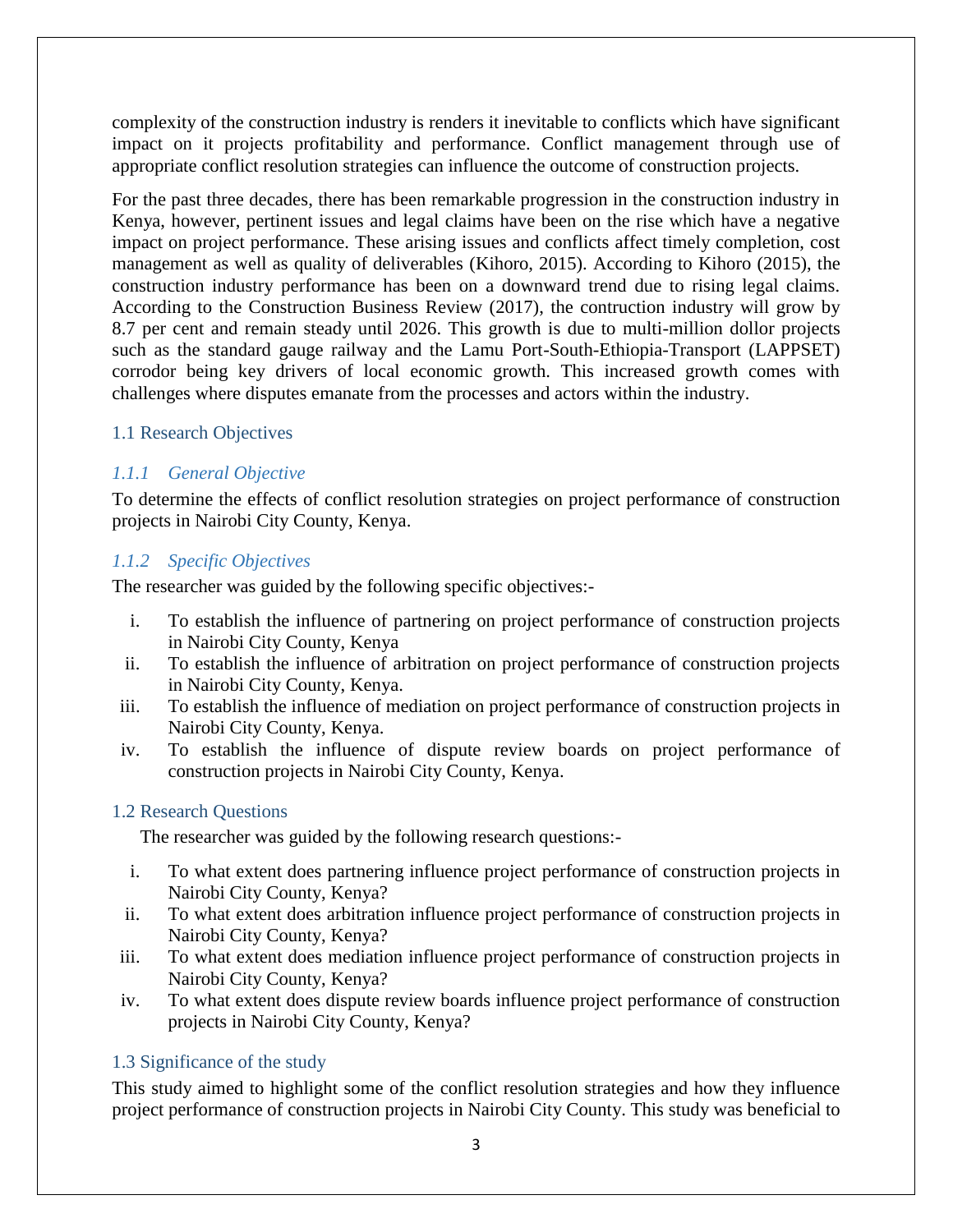the diversified participants in the construction industry example client, surveyors, contractors and sub-contractors, and the local government. The client's direct benefit from this study is the high quality deliverables in time and which mean his expectations. The local authorities recognize the great contribution the construction industry has brought to the economic growth and infrastructure hence it in their best interest of to ensure processes run smoothly and the right policies are put in place to regulate this industry. This study will help the contractors to be proactive in planning and making informed decision making when dealing with the conflicts that usually transpire in any construction project. This will help increase customer satisfaction, improve quality of product and services and eventually ensure good business relationship. Overall high performance of the construction project means project success.

This research will aid lecturers and students in Universities and other institutions to acknowledge conflict resolution and its importance in the construction project performance. The research will help to establish new prospective investigative interest for researchers to undertake by giving statistics on the influence independent variables on achievement of the purpose of this proposal hence a way for further research.

#### 1.4 Scope of the Study

The research concentrated on the construction industry in Nairobi City County. Focus was on contractors registered by the NCA and the projects they have undertaken. The research concentrated on partnering, arbitration and mediation in the construction industry and how they influence project performance. The research targeted both the ongoing as well as the completed projects. The research data collection took three months.

## 1.5 Assumptions of the Study

The study assumed that information gathered was withheld by some contractors to fit their own interests and needs. This would lead to inappropriate and unreliable information. The researcher assumed that the participant's answered the interview questions in an honest and candid manner. It was assumed that the variables did not to change during the research period and questionnaires issued were filled correctly.

#### 1.6 Limitations of the Study

The research experienced limitation such as resistance of respondents to give information. Some respondents would have declined to contribute to the study or fear to provide information thinking that such information would be used to their disadvantage or to paint a negative image about their organization. Some participants may have withheld important information to suit their needs.

## 1.7 Organization of the Study

The project report was presented in five chapters. Chapter One highlighted the background of the study, statement of the problem, research objectives, research questions, significance of the study, scope of the study, assumptions of the study and limitation of the study.

Chapter Two presented relevant literature established on the study intentions while Chapter Three presented the research design and methods to be used. Chapter Four presented data collected from the field, its analysis, and finally the interpretation of the findings. The data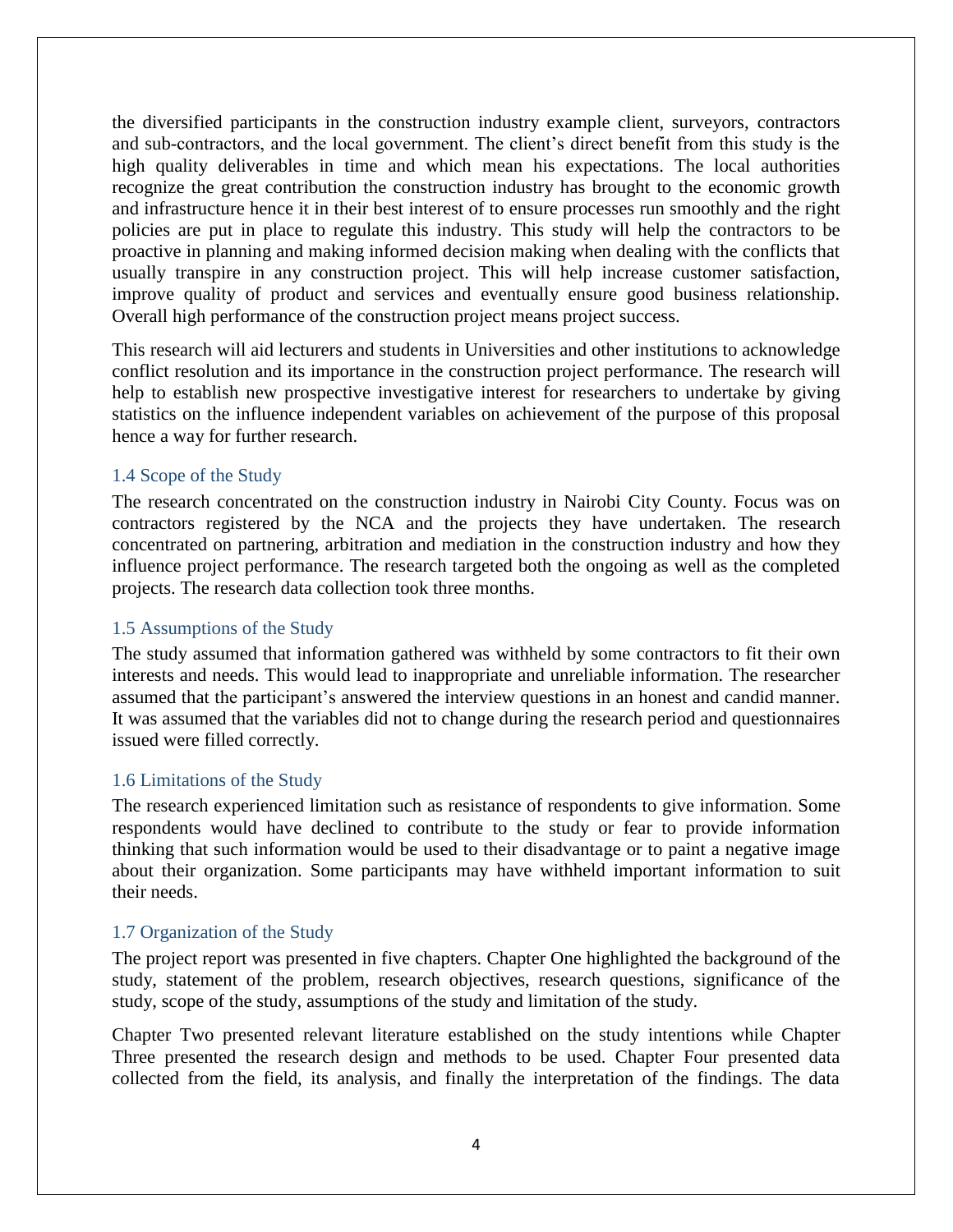collected was in form of tables. Chapter Five covered summary of findings, the discussion and conclusion drawn from the data findings aimed at achieving the objectives of the research.

## LITERATURE REVIEW

This section frames the theoretical background of the research done by other scholars about conflict resolution measures and how they affect performance of construction projects. It also entailed empirical studies that had been done by other researcher's on conflict resolution. The conceptual framework emphasizes association between the dependent and independent variables.

## Theoretical Framework

Conflict is brought about by the variations of insight, views or principles amid societies (PMI, 2010). It's usually seen as a rivalry between winners and losers (Leung, 2009). The conflict theory proposed in 1859 by Karl Marx asserts that the society is characterized by continuous conflict due to rivalry for scarce resources. It claims that the social is governed by dominance and power hence the people with fortune and authority rule against the poor. This brings in the conceptions of discrimination in resources allocation hence existence of conflicts amongst classes. The Marx's conflict theory introduced conflict classes: the bourgeoisie (minority people within the society with majority of the wealth) and the proletariat (majority working class or poor). According to Marx, this gave rise to capitalism. (Adler, 2008).

Max Weber was one of the first socialists to explore the concept of power by defining it as an opportunity of one party to impose their will on others. He categorized conflict into class, status, and power (Weber, 1962). Many activists adopted Marxist theory for political uprising to reduce social conflict by reformation of economic and social associations. The activists further explain how the society characterized a force whose action leads to other counterforces which eventually result in either collaboration or conflict. The collective bargaining adopted in the employment sector inspired a different area of conflict awareness (McCathey, 2010).

The conflict theory was supported by Gumplowicz (1838-1909), Weber (1864-1920), Mills (1916-1962), Feminine Conflict Theory, Postcolonialism and World Systems Theory. However, the Marxist theory was criticized in that current class structure is more complex, capitalism is less exploitative and the post-modern free society view class as irrelevant with no exploitation and the theory viewed an economically deterministic society (Wordpress, 2017).

The conflict theory usually attempts to get scientifically explanation of the common outline of societal conflict from its inception to its effects. The dominant apprehensions of the conflict theory are the uneven distribution of scarce resources and power (Allan, 2007). In this research, the conflict theory was used to understand the anatomy of conflict with regard to the construction industry as conflict occurs within a project environment for a variety of reasons. From the vast knowledge of conflict, the right conflict resolution measures can be deduced to suit every situation within the project life cycle.

## *2.1.1 Project Performance*

The world has become more diverse in many disciplines and cultures making project managers to align the interests of varied participants (Prieto-Remóna, Ramón, Ortiz-Marcos, & Uruburu, 2015). According to Warsame (2011) and Rosli, Ismail, Wan, Asrul and Zainab, (2012), research on performance of construction projects; cost, time and quality are observed as the main elements of project performance. Takim and Akintoye (2010), included other performance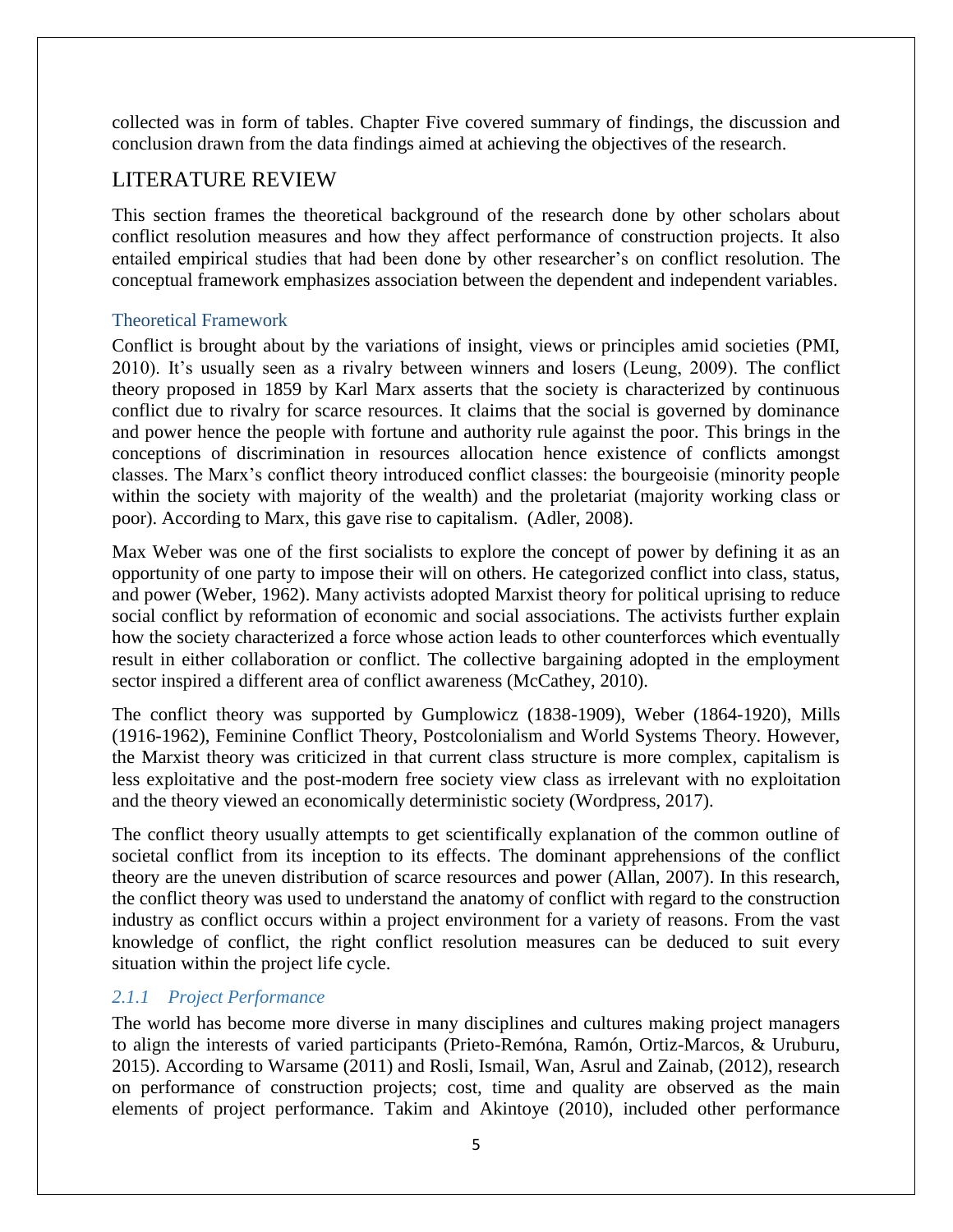indicators in their research for successful construction project management namely: safety, profitability and productivity.

Wadugodapitiya, Sandanayake and Thurairajah (2008) developed an innovative project performance evaluation tool that can be used by participants in the construction industry to enhance and optimize project performance. In their research, they examined variables like client satisfaction, financial stability, efficiency and effectiveness of internal business process and project teams, sustainable projects and delivery of innovative projects to clients. Hegazy and Sherif (2012) also developed a KPI financial model to help align business objectives of the construction since the United Kingdom (UK) construction industry was previously associated with poor performance and there was need for performance measurement to increase performance.

Mir and Pinnington (2014) in their research done to 154 project management professionals in Dubai found out that project performance explains at least 44.9% variance in project success through linear regression analysis. A research on evaluation of project success done by Muller and Jugdev (2012), revealed that project success views depend on an individual's perceptions, personality, nationality, project type, and contract type.

Enshassi, Mohamed and Abushan (2009) study on performance of construction projects in the Gaza strip the in the Gaza strip attributed the poor performance on project delays due to road closures, qualification of personnel and availability of quality raw materials. In Juliet and Ruth (2014) research on performance of construction projects in Niger state determined the factors on performance depended on project staff qualification and experience, raw material and equipment quality and specifications conformity. Malik and Nauman (2013) in their study attribute poor performance to insecurity due to terrorism since stakeholders are unwilling to carry out construction projects in an insecure environment

#### 2.2 Conceptual framework

This study attempted to establish whether conflict resolution have any effects on project performance of construction projects in Nairobi City County, Kenya. The aspects of partnering, arbitration, mediation and DRBs are the independent variables while project performance is the dependent variable. The conceptual is summarized in **Ошибка! Источник ссылки не найден.** below.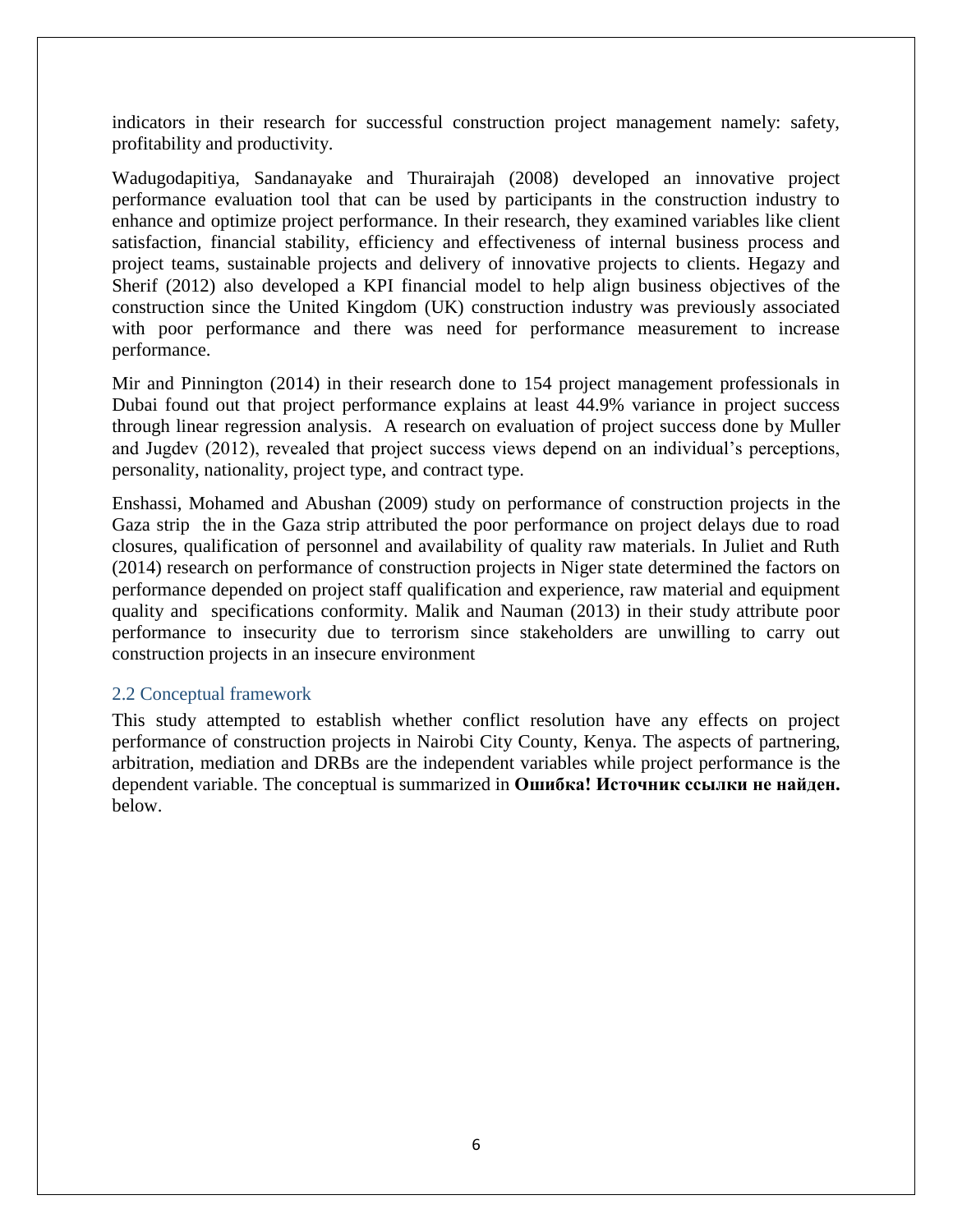#### **Independent variables Dependent variable**



# RESEARCH METHODOLOGY

This chapter outlines information about research methods and procedures to be adopted in conducting this research. It defines the research design, research philosophy, empirical model,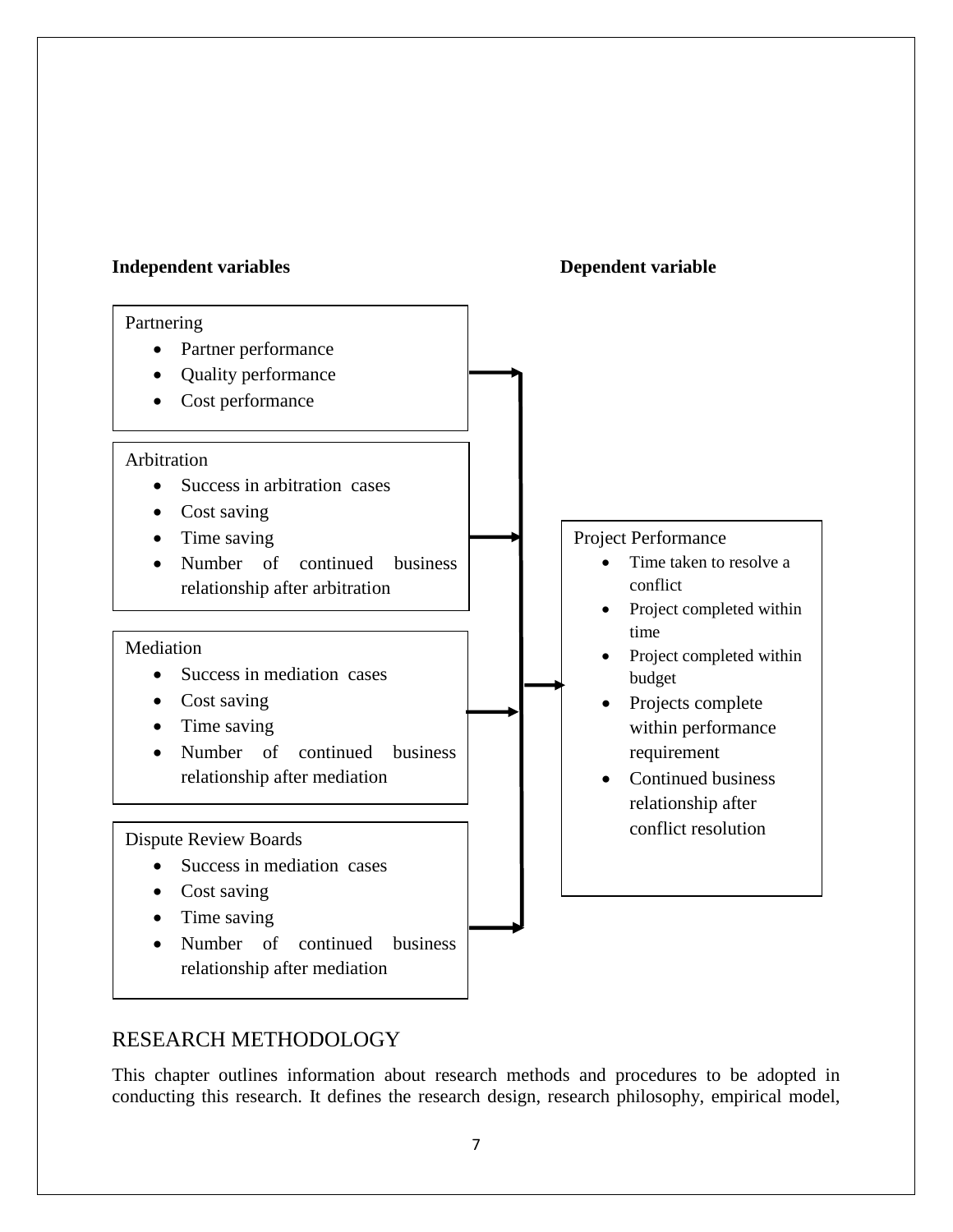operationalization and measurement of variables, target population, sampling design, data collection instruments and procedures that will be applied for data analysis.

The study adopted descriptive survey research design in examining impact of conflict resolution on project performance in construction projects. This method was appropriate in exploring how different conflict resolution strategies affect performance of construction projects in Nairobi City County, Kenya. It's a systematic approach of gathering descriptive data regarding attributes of a sample of a population, current customs, circumstances or requirements. According to Sekaran and Roger (2013), research design is the principal strategy that stipulates the methods and procedures for collecting and analyzing data. Target Population

Population is defined as a whole number of elements where a sample is chosen (Bryman, 2012). The target population for this study was contractor's duly registered by the NCA within Nairobi City County. NCA is mandated to regulate the construction industry and coordinate its development. According to the NCA website, they have categorized contractors according to their region within Kenya (NCA, 2017). The contractors are further categorized as per their scope. These include road works, water works and building works. There are 300 registered contractors based in Nairobi City County. They were the target population in this study.

#### 3.1 Sampling Design

A sample is the section of the target population that is chosen for study. The objective of sampling is to secure a sample which was representative of the entire population. Simple random sampling of the population ensures equal probability of involvement of each unit in the sample (Bryman, 2012). Simple random sampling procedure was applied in carrying out the study as there would be equal chance that eacj 300 registered contractor will be selected for inclusion in the sample. Using the sampling table, from research advisors (2006), with the size of population being 300, at a margin of error of 5%, confidence interval of 95%, the sample to be used was 169 respondents as indicated in appendix III.

#### 3.2 Tools and Instruments

Primary data collection method was questionnaires administered by the researcher. A questionnaire is an instrument used for data collection during research studies in form of questions that bring out the required information. The questionnaire offered the respondents a five-point scale with pre-implied answers from strongly agree, neutral point at the center to strongly disagree for each variable testing. Secondary data was collected from reports, manuals and other relevant construction materials.

#### 3.3 Pilot study

A pilot study is a test administered in preparation to the comprehensive research with the aim of pre-testing a research instrument (Dikko, 2016). In this research, the pilot study involved conducting an initial test with 10 participants. The selected participants were asked to fill-in the questionnaire and give a criticism to the questions. The result from this pilot study helped to get a general feeling of participants. The pilot study also aided in determining the reliability and validity of the instrument. Suggestions from the pilot survey were considered in the final questionnaire. The results of the pilot study done was not included in the final work.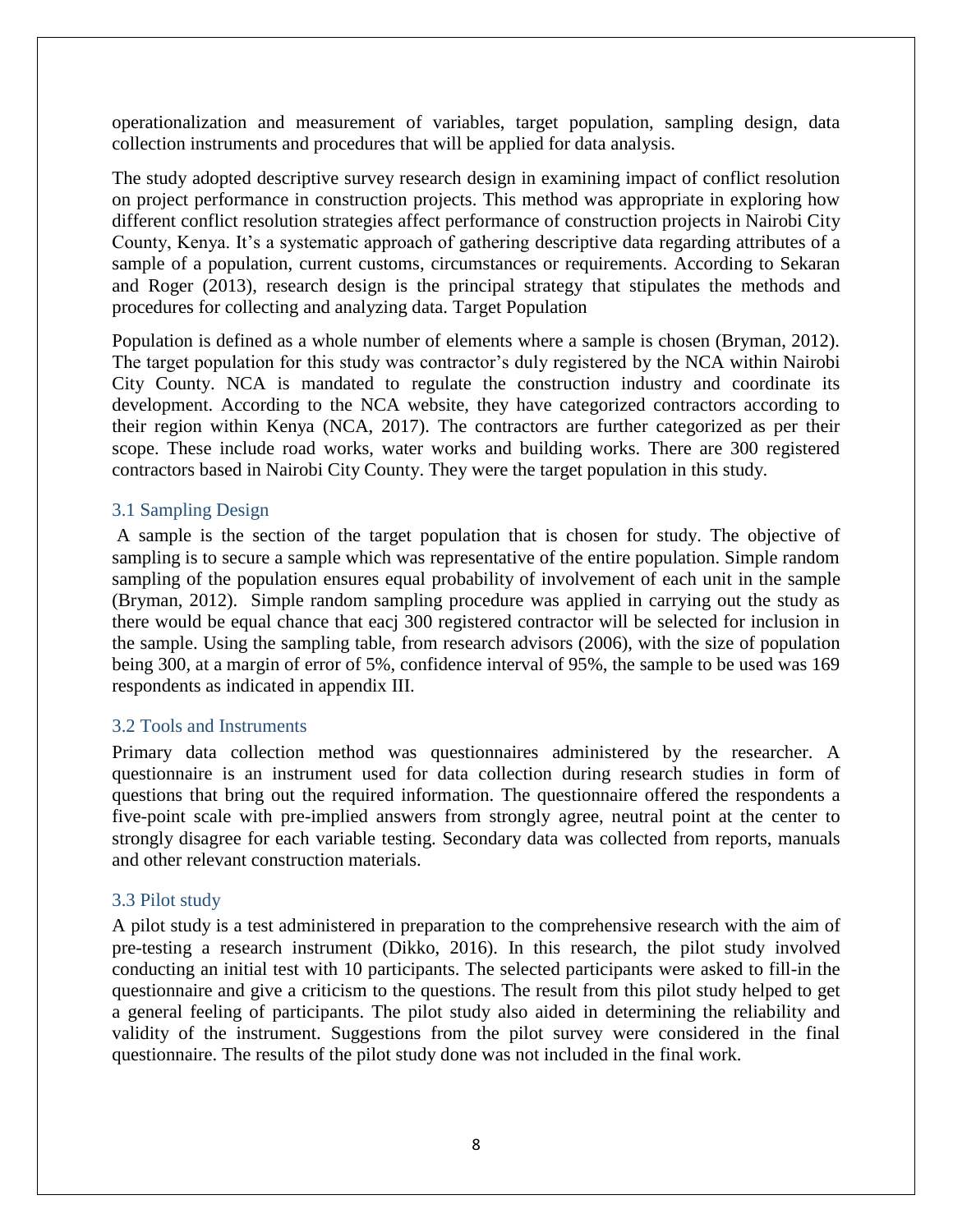From the 10 participants who received the pilot questionnaires, 8 of them responded back. Two of them were able to give improvements on the questionnaire. This process helped to refine the questionnaire and minimize the misapprehension and ambiguity. The study instrument used was deemed to have high test-retest reliability in carrying out the study according to reliability of the constructs as in shown **Ошибка! Источник ссылки не найден.**.

### *3.3.1 Validity of the study*

Validity is involved with the sincerity of the deductions that are derived from a study (Bryman, 2012). For internal validity, the variables were thoroughly evaluated to ascertain that relevant indicators are matched with each variable and the appropriate data collected using the right research instrument. For external validity, relevant and representative samples were chosen to ensure the outcomes can be comprehensive to the whole population. The researcher submitted the questionnaire to the project supervisor for professional assessment hence content validity of the data collection instrument was established.

## *3.3.2 Reliability of the study*

According to the American Psychological Association (APA) standards reliability is the uniformity of measurements when testing methods are duplicated on a population. The Cronbach's coefficient of alpha was used to measure the internal consistency of the research instruments with a result of a number between 0 and 1. The acceptable values of alpha should be > 0.70 (Tavakol & Dennick, 2011).

#### *3.4 Data Collection Procedure*

The researcher obtained a research permit from the National Commission for Science and Technology (NACOSTI) through Kenyatta University graduate school. The permit was to enable the researcher to personally administer questionnaires. The researcher then collected data from the respondents, using the drop and pick system, and email correspondence.

## RESEARCH FINDINGS AND DISCUSSIONS

#### 4.1 Introduction

This chapter represents the statistics collected from the field, the analysis and interpretation of the findings of conflict resolution on performance of construction projects in Nairobi City County, Kenya.

#### 4.2 Questionnaire Response Rate

The questionnaires administered during the study were 169 in number and out of this 121 were filled and returned. This response rate of 71.6% is regarded as adequate to make conclusions for the study. According to Saldivar (2012), response rate of at least 70% are considered very good response rates. The researcher recruited two research assistants to administer questionnaires which attributed to the high response rate. The research instrument were also found to be valid and reliable for the study.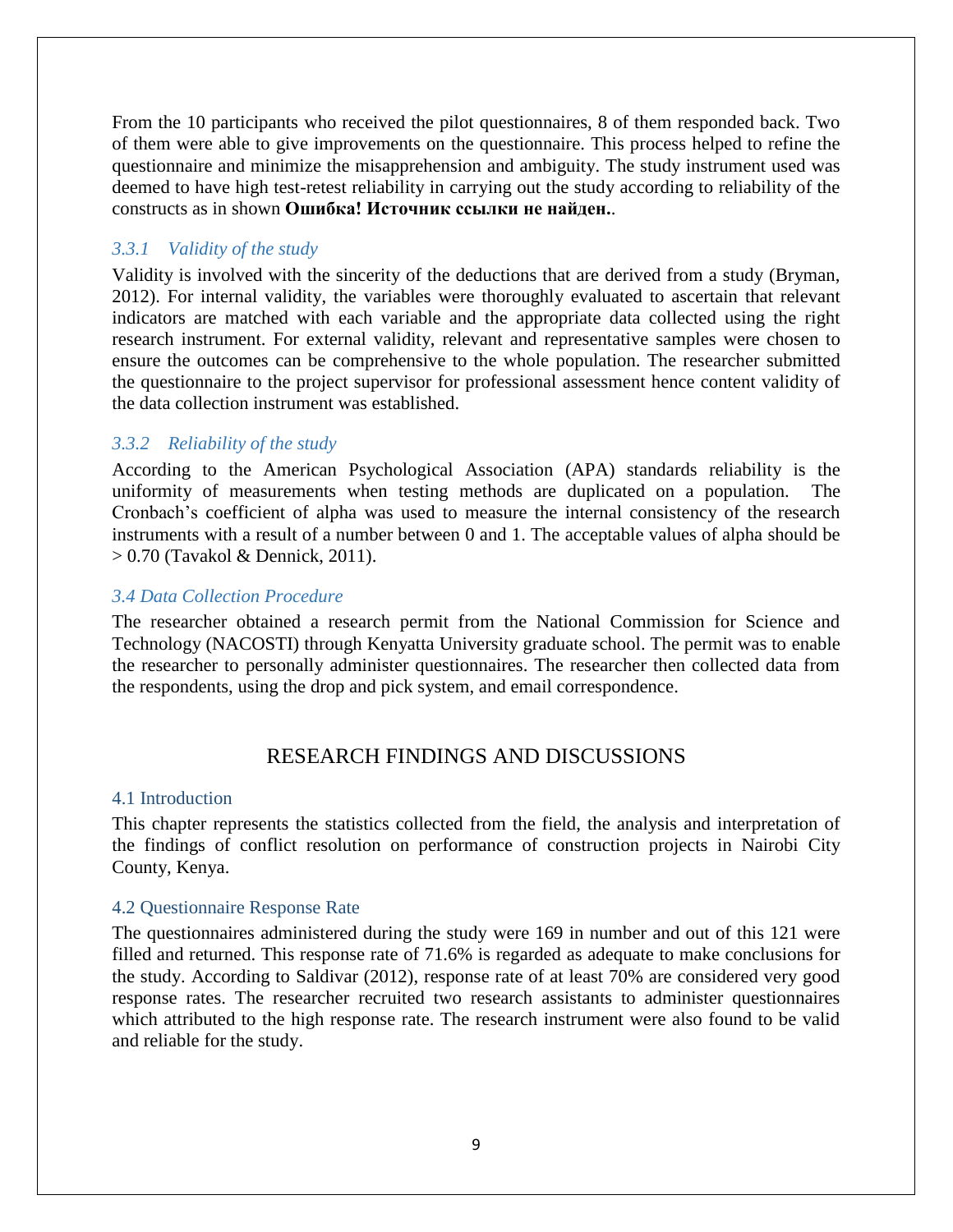

**Survey is an experimental technique used by researchers for data collection from a greater population and then used generalize findings (Ghaz, Petersen, Reddy, & Nekkanti, 2017). The study collected quantitative data from contractors in construction industry in Nairobi City County over a period of three months. The research collected both qualitative and quantitative data. Reliability Analysis**

| <b>Project Performance</b>                       | <b>Reliability</b> | Cronbach's Comment |          |
|--------------------------------------------------|--------------------|--------------------|----------|
|                                                  | <b>Alpha</b>       |                    |          |
| Partnering                                       | 0.986              |                    | Accepted |
| Arbitration                                      | 0.955              |                    | Accepted |
| Mediation                                        | 0.978              |                    | Accepted |
| <b>DRBs</b>                                      | 0.993              |                    | Accepted |
| <b>Project Performance</b>                       | 0.987              |                    | Accepted |
| $\sim$ $\sim$ $\sim$ $\sim$ $\sim$ $\sim$ $\sim$ |                    |                    |          |

Source: Survey Data (2018)

The higher the Cronbach's coefficient of alpha, the more reliable is the test. The findings revealed that partnering had a coefficient of 0.986, arbitration had a coefficient of 0.955, mediation had a coefficient of 0.978, DRB had a coefficient of 0.993 and project performance had a coefficient of 0.987. Therefore all constructs depicted that the value of Cronbach's Alpha are above the suggested value of 0.7 consequently the study was reliable.

#### 4.3 Demographic Characteristics of Respondents

The research factored seven general characteristics of the respondents. These included years the organization had been operating, position of the respondent within the organization, respondents' years of experience, projects undertaken annually, and possible con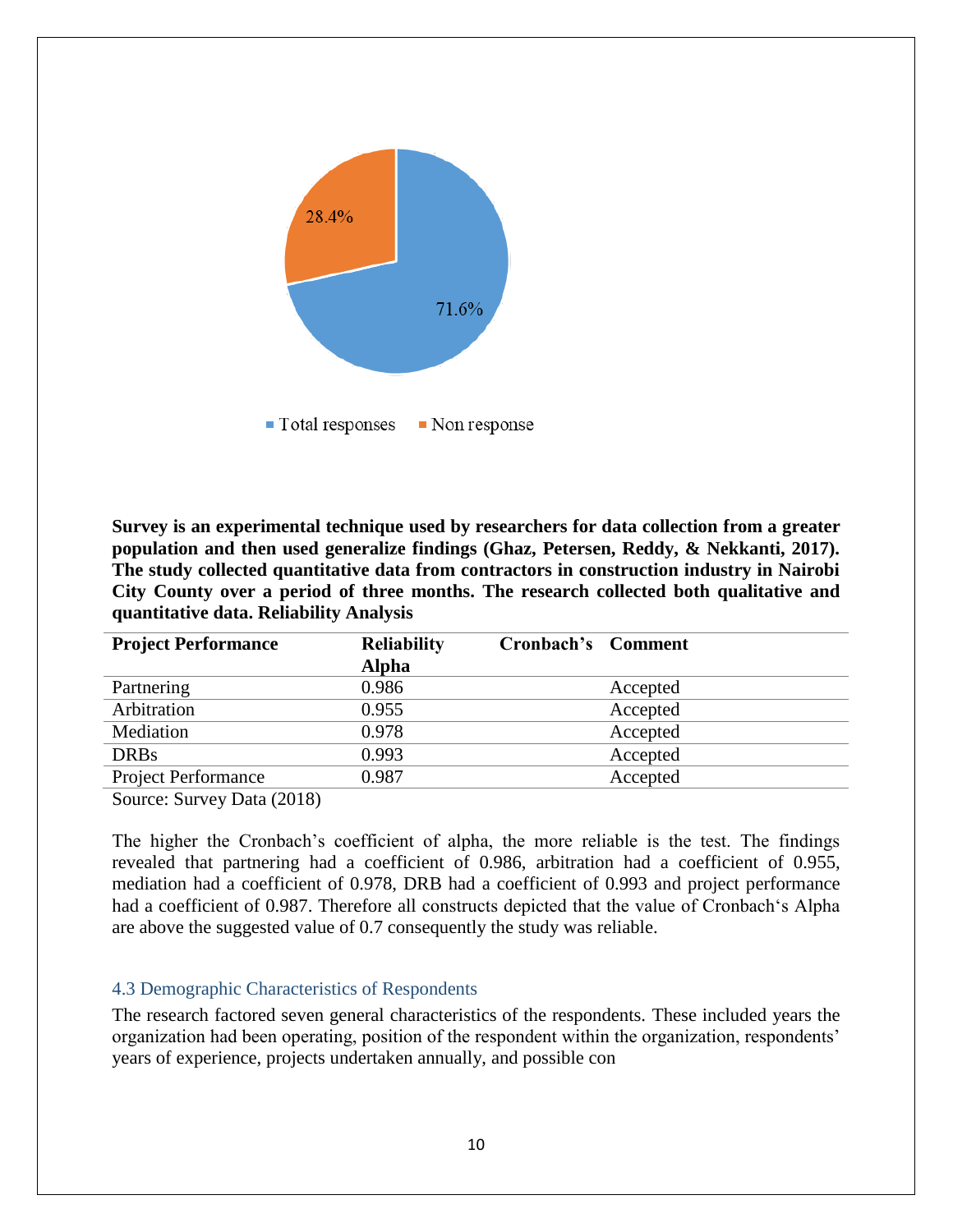# **SUMMARY OF THE FINDINGS, CONCLUSION AND RECOMMENDATION**

This chapter provides the summary of the findings from chapter four, the conclusions and recommendations of the research based on the study objectives which is conflict resolution on project performance of construction projects in Nairobi City County, Kenya. Further studies are suggested in the end.

## 5.1 Summary of the findings

In this study, the main objective was to determine the impact of conflict resolution on performance in construction projects in Nairobi City County, Kenya. It was found that on average most respondents were of the opinion that appropriate conflict resolution strategies influences project performance on construction projects in Nairobi City County, Kenya to a great extent. Further analysis using multiple regression analysis revealed that at 5% level of significance and 95% level of confidence, partnering, arbitration, and DRBs are significant in the construction project performance.

## *5.1.1 Partnering and Project Performance*

The first objective was to establish the influence of partnering on project performance of construction projects in Nairobi City County, Kenya. It was found that on average most respondents were of the opinion that partnering influences project performance on construction projects in Nairobi City County, Kenya to a great extent. 34.7% of the respondents admitted that they use partnering during their project implementation as a conflict resolution strategy. Out of these responses, the number of continued business relationship over the past three years was significant. Further analysis using multiple regression analysis revealed that partnering process as a strategic conflict resolution measure holds a significant role in construction project performance in Nairobi City County, Kenya.

## *5.1.2 Arbitration and Project Performance*

The second objective was to establish the influence of arbitration on project performance of construction projects in Nairobi City County, Kenya. It was found that on average most respondents were of the opinion that partnering influences project performance on construction projects in Nairobi City County, Kenya to a great extent. 33.8% of the respondents admitted that they use arbitration during their project implementation as a conflict resolution strategy. Out of these responses, the number of continued business relationship over the past three years was significant. Further analysis using multiple regression analysis revealed that arbitration process as a strategic conflict resolution measure holds a significant role in construction project performance in Nairobi City County, Kenya.

## *5.1.3 Mediation and Project Performance*

The third objective was to establish the influence of mediation on project performance of construction projects in Nairobi City County, Kenya. It was found that on average most respondents were of the opinion that partnering influences project performance on construction projects in Nairobi City County, Kenya to a great extent. However, only 14.9% of the respondents admitted that they use mediation during their project implementation as a conflict resolution strategy. Out of these responses, the number of continued business relationship over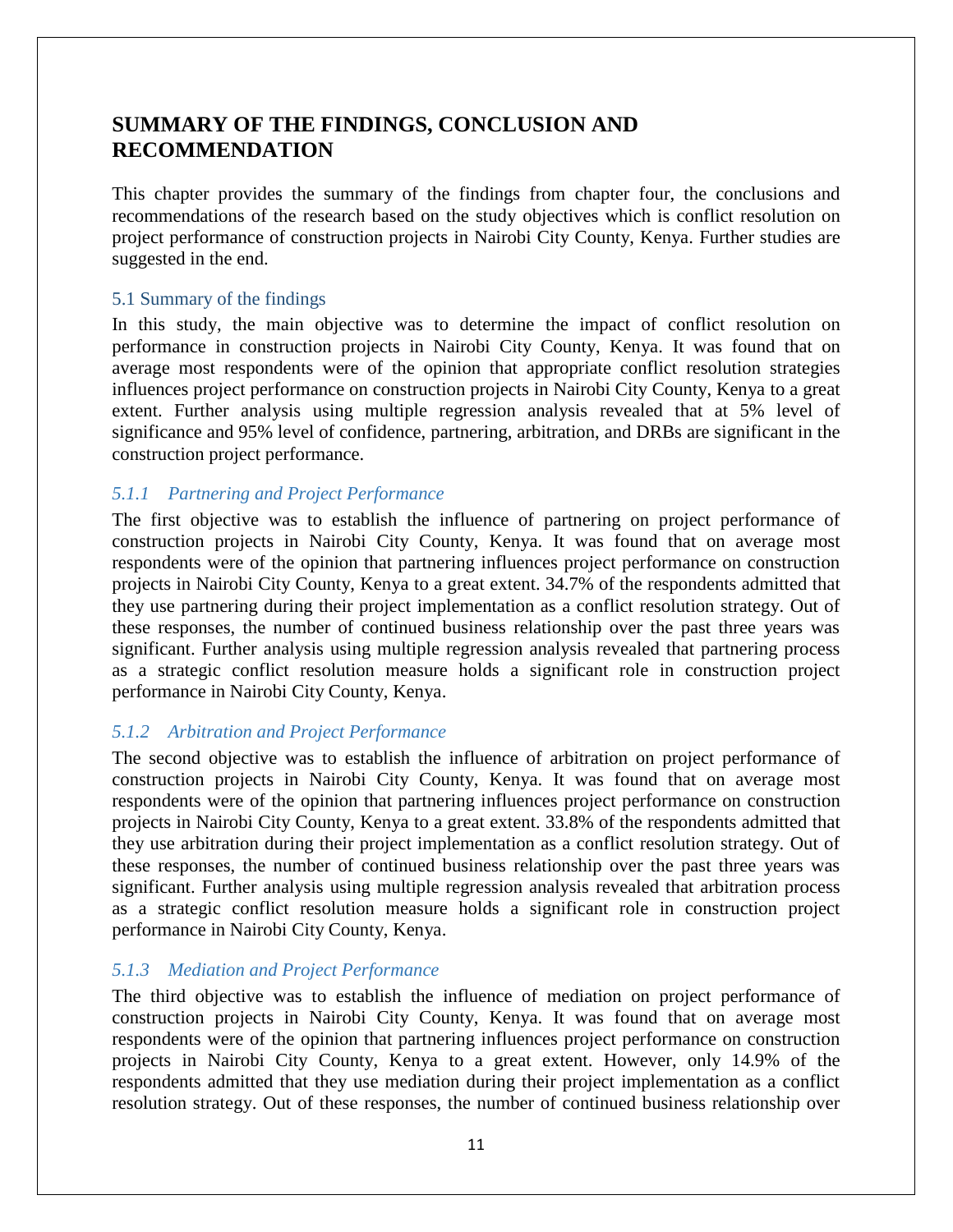the past three years was significant. Further analysis using multiple regression analysis revealed that mediation as a conflict resolution strategy is not significant in construction project performance in Nairobi City County, Kenya as compared to the other conflict resolution strategies.

#### *5.1.4 Dispute Review Boards and Project Performance*

The fourth objective was to establish the influence of DRBs on project performance of construction projects in Nairobi City County, Kenya. It was found that on average most respondents were of the opinion that DRBs influences project performance on construction projects in Nairobi City County, Kenya to a great extent. However, only 16.5% of the respondents admitted that they use mediation during their project implementation as a conflict resolution strategy. Out of these responses, the number of continued business relationship over the past three years was significant. Further analysis using multiple regression analysis revealed that DRBs as a conflict resolution strategy measure is not significant in construction project performance in Nairobi City County, Kenya.

#### 5.2 Conclusions

The study concluded that the partnering and arbitration had a significant influence construction project performance in terms of usually deliverable quality, project cost and time taken to completion of construction projects in Nairobi City County, Kenya. However, mediation and DRBs are not significant. From the findings, it was found that:

Project partnering is the major contributor towards construction project performance from the multiple regression analysis as compared to the other independent variables. The findings show that majority of the respondents agreed that partnering influences project performance in Nairobi City County. Most of the respondents admitted that they use partnering during their project implementation as a conflict resolution strategy. It is through partnering as an effective collaborative strategies that parties involved are able to spread their risks while undertaking the project activities as well as have effective technology transfer. The parties are able to draft effective and mutual conflict resolution measures during the contractual agreements.

Arbitration significantly influences construction project performance in Nairobi City County. It is an important conflict resolution strategy in the performance of construction project. The effects of arbitration would increase in Nairobi City County when international assurance in Kenya's arbitration enforcement procedure is achieved. However, cost of arbitration may be high at the end of the project life cycle.

Mediation influence to construction project performance in Nairobi City County is not significant. It is seen as the least contributor towards construction project performance from the multiple regression analysis as compared to the other independent variables. However, mediation effects can be realized further with proper awareness of the process and its benefits to the parties.

DRBs influence to construction project performance in Nairobi City County is not significant. However, the effects haven't been realized at a great deal due to low levels of awareness and responsiveness within the construction industry. It is imperative that the construction industry demonstrates headship and encourage use of DRBs. It is evidently that there is need to escalate awareness and acceptance of DRBs in Nairobi City County so that the construction industry can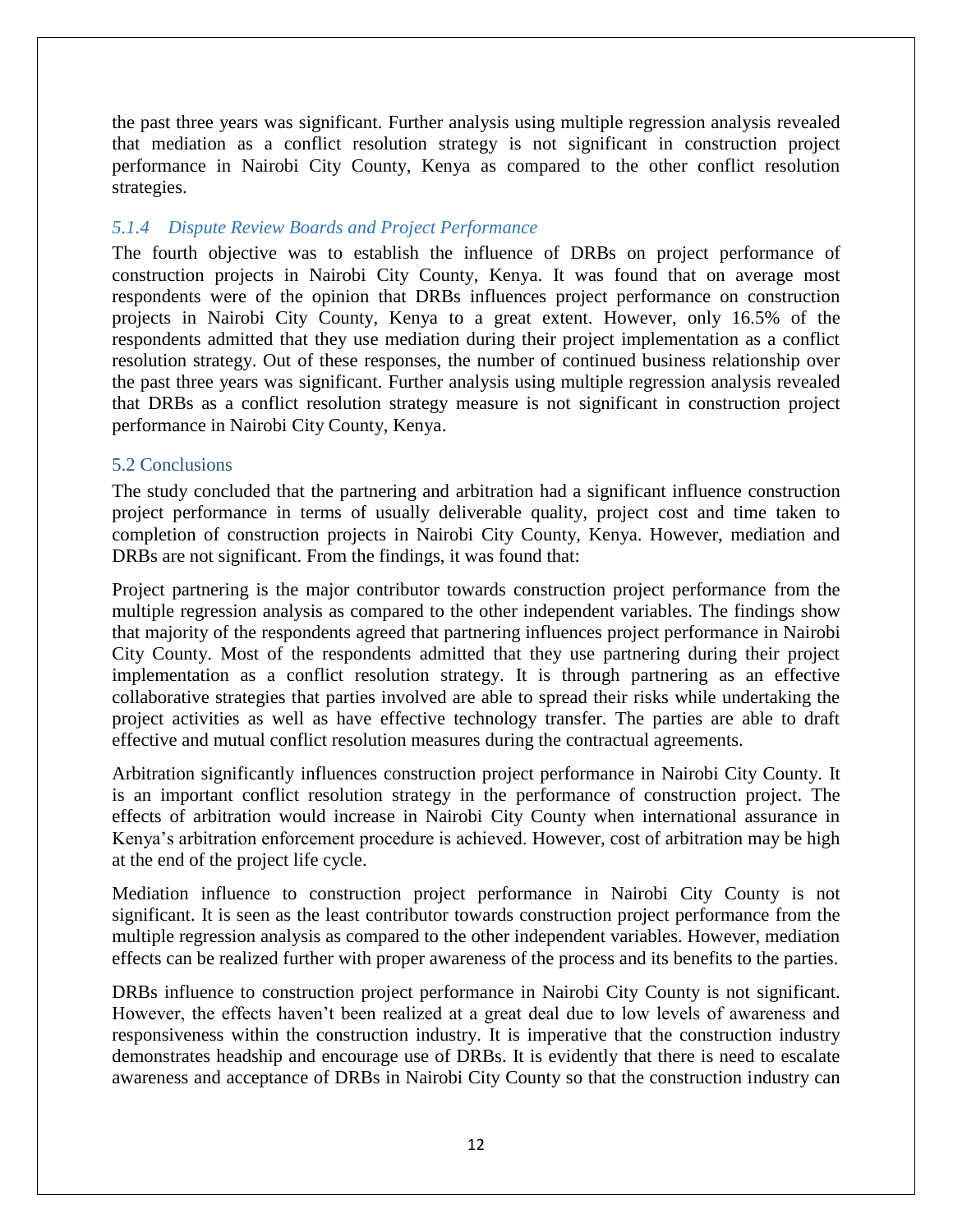get the benefits of conflict prevention strategies. DRBs may soon become popular in the construction industry due to that fact that they prevent conflicts from becoming serious disputes.

## 5.3 Recommendations

The research findings established that there is a significant positive relationship between partnering, and arbitration. Hence the research recommended that partnering is imperative in the construction industry due to its influence project performance. Since partnering is a powerful process that builds relationships and help in the management of conflict, the study recommends training of the construction industry participants on the various application of partnering process which include Joint Ventures, Mergers and Acquisitions. There should be awareness of the different partnering approaches amongst industry stakeholders as an option for conflict resolution strategies as well as to overcome capital problems. A strong memorandum of understanding that binds the partners is necessary. Partner's liquidity must be adequate at all times. Involve client's project managers at initial stage of partnership. Any changes in partnership agreement be communicated to relevant stakeholders in good time.

The researcher recommended that the participants in the construction industry embraces the arbitration process in resolving its conflicts so as to improve the performance of projects. The study also recommended that these institutions include potential conflict resolution strategies within their tender documents and contracts. The appointment of an arbitrator to be acceptable to both parties. Arbitrator must be provided with contract documents in good time and be briefed in presence of both parties. The project manager should identify the risk factors of potential conflict early enough and seek for mitigation or advice from arbitrator to avoid escalation of conflict.

The research recommended a highly experienced mediator should be engaged who is acceptable to both parties during the appointment of a mediator. The research recommended that adoption of DRBs in construction industry as a requirement can be used when resolving conflicts. The study also recommended that these institutions include potential conflict resolution strategies within their tender documents and contracts. The board members must strive to be neutral, available; motivated, sincere, and interrogate the conflict at hand in details. The enforcement actions such as penalties to defaulters should be introduced in all claims.

Client should have adequate funds to complete projects. Issue clear precise instructions to contractors. Sound engineering designs without need of frequent amendments during implementation. Prompt payment of interim certificates to contractor. Maintain adequate supervision at all times.

## 5.4 Suggested Areas for Further Research

The purpose of this research was to influence of conflict resolution on project performance of construction projects in Nairobi City County, Kenya.

The researcher recommends further study of conflict resolution on other industries in the economy. This is because the construction industry was the main focus in this study hence the findings may not be generalized across other industries in Kenya.

The researcher recommends a further research on other alternative dispute resolution strategies including litigation, negotiation, conciliation, Med-Arb and Mini-trial and how they influence project performance of construction projects in Nairobi City County, Kenya.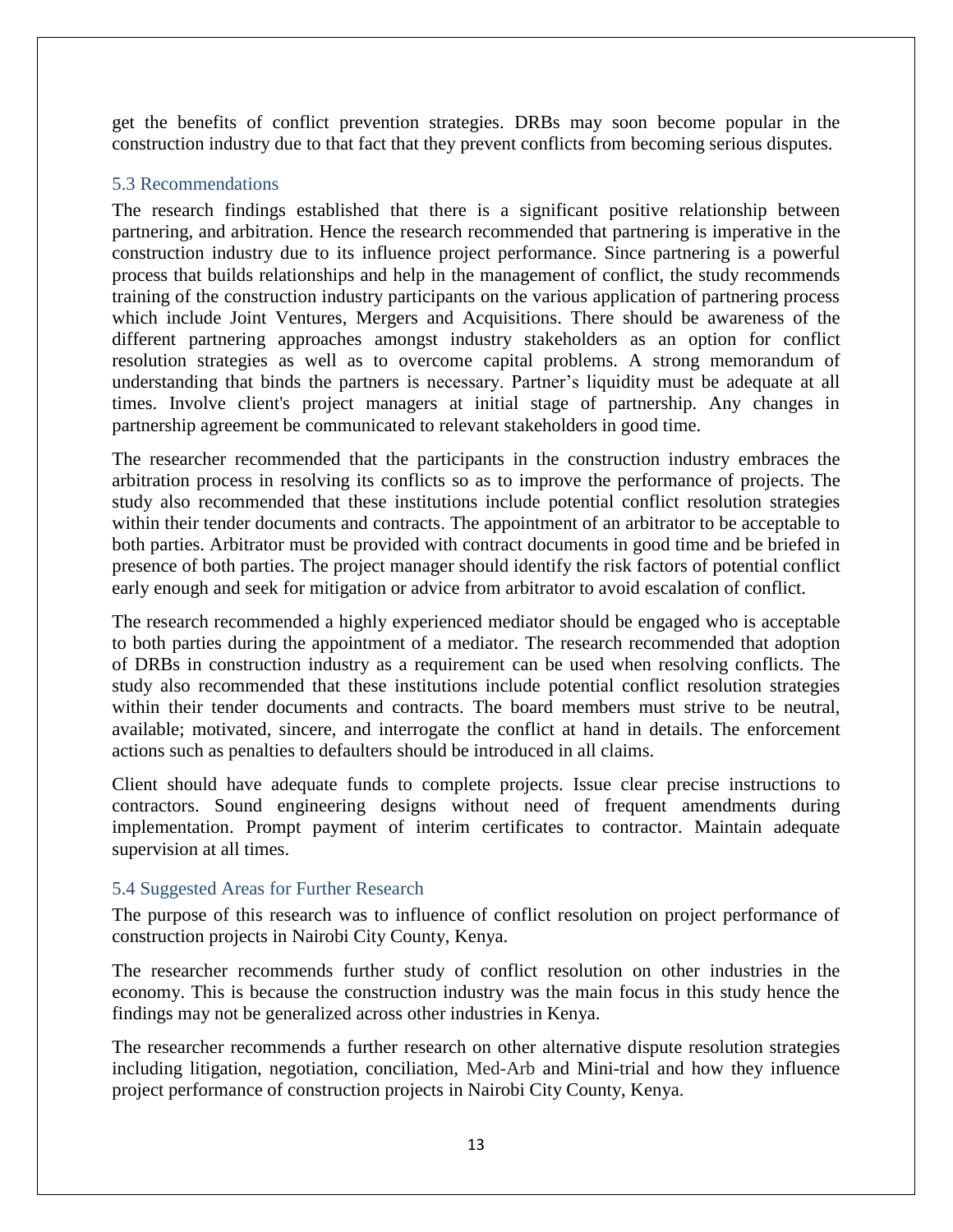The researcher recommends a further research on government and local authorities influence on the performance of construction projects.

#### **REFERENCES**

- Abdullah, M. A. (2015). *An Investigation of the Development of Mediation in the UK Construction Industry.* Manchester: University of Manchester.
- Abowitz, D., & Toole, M. (2010). Mixed method research: fundamental issues of design, validity, and reliability in construction research. *Journal of Construction Engineering and Management, 136(1)*, 108-116.
- Adler, P. S. (2008). *Marx and Organisation Studies Today.* Delhi: USC Marshall.
- Ajima, D. (2014). *Making Kenya a hub for arbitration of international financial services dispute. .* Nairobi: University of Nairobi.
- Allen, M. (2016). *Global Construction Disputes report.* UK: Arcadis.
- Al-Sibai, E. Z., & Alashwal, A. M. (2014). A Perspective on Conflict and Performance of International Construction Projects. *Journal of Surveying, Construction and Property (JSCP) ISSN: 1985-7527, Volume 5, Issue 2* , 7-12.
- Argarwal, A., & Sudeshna. (2011, November 3). *Models and theories of performance management system*. Retrieved from Project Guru: https://www.projectguru.in/publications/models-and-theories-of-performancemanagement-system/
- Auslander, P. (2008). *Theory for Performance Studies: A student's guide.* New York: Taylor & Francis e-Library.
- Barkai, J. (2008). *Mediation of Construction Disputes in the United States.* Hawaii: William S. Richardson School of Law.
- Beheshtifar, M., & Mirzaee, A. (2016). Investigating the Relationship between the Organizational Suspicion and the Ability of Conflict Resolution with Respect to the Mediating Role of Personal Trust . *Journal of Administrative Management, Education and Training (JAMET), Volume (12), Issue (3)*, 368-378.
- Bell, E. (2008). *Theories of Performance.* Florida: University of South Florida, USA.
- Bercovitch, J., Kremenyuk, V., & Zartman, W. (2009). *The Sage Handbook on Conflict Resiolution.* Great Britain: Sage Publication.
- Bernold, L., & AbouRizk, S. (2010). *Managing performance in construction.* John Wiley & Sons, Inc.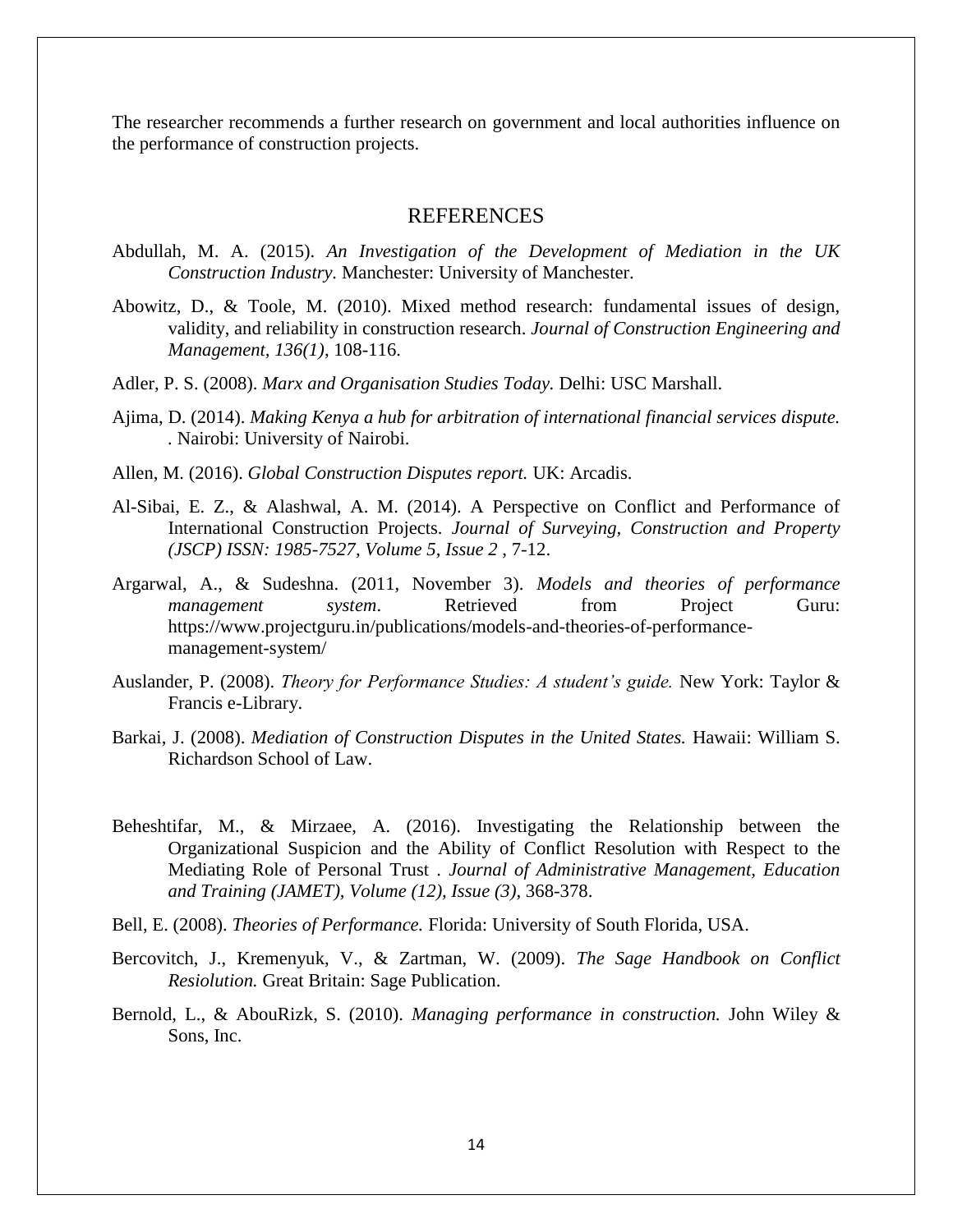- Biketi, F., Nzulwa, J., & Kwena, R. (2017). Determinants of Project Performance in EPZ in Kenya: A Case of Athi River EPZ. *Journal of the Strategic Business and Change Management*, 103-115.
- Bok, D.C. (2011), Universities in the Marketplace: The Commercialization of Higher Education, Princeton University Press, Princeton, NJ.
- Brew, F. P., & Leung, K. (2009). *A cultural analysis of harmony and conflict: Toward an integrative model of conflict styles.* New York: Psychology Press.
- Bryman, A. (2012). *Social Research Methods 4th Ed.* New York: Oxford University Press.
- Bygballe, L. E., Jahre, M., & Swärd, A. (2010). Partnering relationships in construction: A literature review. *Journal of purchasing and supply management, 16(4),* , 239-253.
- Chandes, J., & Pache, G. (2010). Investigating Humanitarian Logistics Issues; from operations management to Strategic action. *Journal of Manufacturing technology management*, 320- 340.
- CIArb, K. (2017). *Chartered Institute of Arbitrators (K)*. Retrieved from Chartered Institute of Arbitrators (K):<http://www.ciarbkenya.org/about-us/>
- ConstructionKenya. (2017). *NHC Partners with Iranian firm to build 4,000 houses in Mavoko*. Retrieved from Construction Business Review: http://www.constructionkenya.com/1526/nhc-to-build-4000-houses-in-mavoko/
- Creswell, J. W. (2009). *Research Design: Qualitative, Quantitative and Mixed Methods Approaches. .* California: Sage Publications Inc.
- Damanpour, F., Devece, C., Chen, C. C., & Pothukuchi, V. (2010). Organizational Culture and Partner Interaction in the Management of International Joint Ventures in India. *Asia Pacific Journal of Management, Vol. 27, 2010*, 2.
- Dikko, M. (2016). *Establishing Construct Validity and Reliability: Pilot Testing of a Qualitative Interview for Researchin Takaful (Islamic Insurance).* Utara Malaysia: The Qualitative Report.
- Doherty, L., & Teague, P. (2012). *Conflict management systems in subsidiaries of non-union multinational organisations located in the Republic of Ireland.* International Journal of Human Resource Management, 22 (1), 57–71.
- Dreu, C. K., Evers, A., Beersma, B., Kluwer, E. S., & Nauta, A. (2001). A theory-based measure of conflict management strategies in the workplace. *Journal of Organizational Behaviour*, 645-668.
- Evusah, M. M. (2013). *Strategic Responses By The University Of Nairobi To Changes In The External Environment.* Nairobi: University of Nairobi.
- Fan, Y. (2011). Influence of Parent Company's Organizational Dimensions on Its JV Performances – Opportunism Occurrence and Control Efficacy . *International Journal of Business and Management* , 51-58.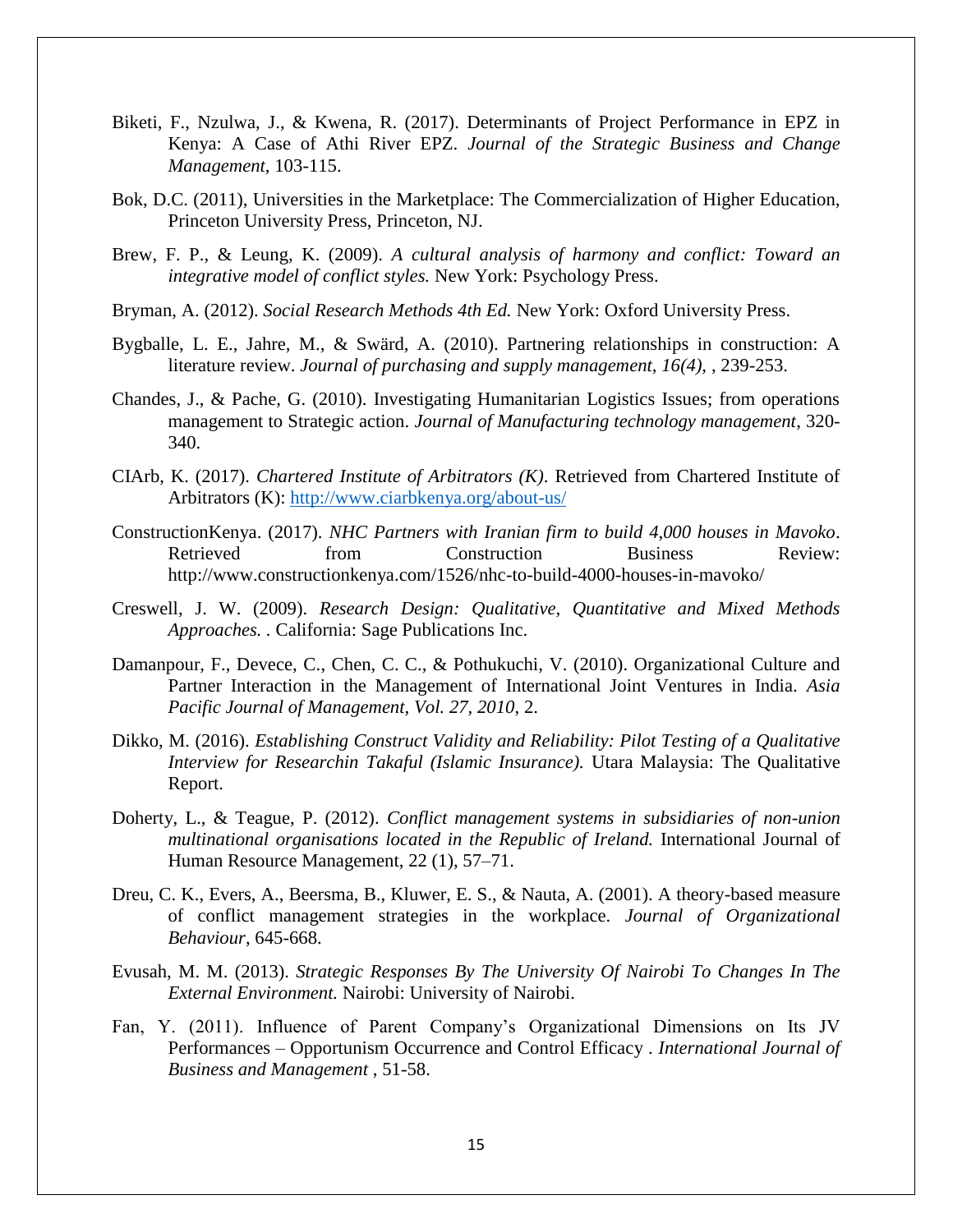- Fenn, P., Michael, O., Davies, & Edward. (2008). *Dispute Resolution and Conflict Management in Construction An International Review.* New York: Taylor & Francis e-Library.
- Gadde, L. E., & Dubois, A. (2012). Partnering in the construction industry—Problems and opportunities. *Journal of Purchasing and Supply Management,16(4),*, 254-263.
- Ghaz, A. N., Petersen, K., Reddy, S., & Nekkanti, H. (2017). Survey research in software engineering: problems and strategies. *e-Informatica Software Engineering Journal*, 1-3.
- Goleman, & Daniel. (2007). *An EI-Based Theory of Performance.* New York: Consortium for Research on Emotional Intelligence in Organizations.
- Gould, N. (2010). *evelopments in construction mediation and recent research. CIArb 3rd Mediation Symposium.* London: Chartered Institute of Arbitrators.
- Hagedoorn, J., & Hesen, G. (2007). Contract Law and the Governance of Inter-Firm Technology Parnerships - An Analysis of Different Modes of Partnering and Their Contractua Implications. *Journal of Management Studies*, 2-3.
- Hardin, B., & McCool, D. (2015). *BIM and Construction Management .* Indianapolis: John Wiley & Sons.
- Hasanzadeha, S. M., Mujtaba, H., & MohammadReza, H. (2014). Collaborative procurement in construction projects performance measures, Case Study: Partnering in Iranian construction industry. *Social and Behavioral Sciences*, 811-818.
- Hegazy, M., & Sherif, H. (2012). *Accounting, Accountability & Performance.* Cairo, Egypt: The American University.
- Helen S. Ng, P., Feniosky Peña-Mora, M., & and Tadatsugu Tamaki, M. (2007). Dynamic Conflict Management in Large-Scale Design and Construction Projects. *Journal of Management in Engineering*, 3.
- Ingason, H. T., & Schoper, Y. (2017). Project Management and sustainability.
- Jeptepkeny, P. (2015). Effects Of Procurement Procedures On Project Performance: A Case Study Of Light Construction Projects At Kenya Ports Authority, Mombasa. *European Journal of Logistics Purchasing and Supply Chain Management Vol.3,No.1*, 1-11.
- Kakooza, A. C. (2009). Arbitration, Conciliation And Mediation In Uganda: A Focus on the Practical Aspects. *Uganda Living Law Journal, Vol. 7 No. 2* , 268-294.
- Kariungi, S. M. (2014). *Determinants of Timely Completion of Projects in Kenya: A Case of Kenya Power and Lighting Company, Thika.* Nairobi: ABC Journal of Advanced Research, Volume 3, No 2 .
- Kerzner, H. (2009). *Project Management: A Systems Approach to Planning, Scheduling and Control 10th ed.* New York: John Wiley & Sons, Inc.
- Khan, R. A. (2008). *Role of Construction Sector in Economic Growth: Empirical Evidence from Pakistan Economy.* Pakistan: First International Conference on Construction In Developing Countries (ICCIDC–I).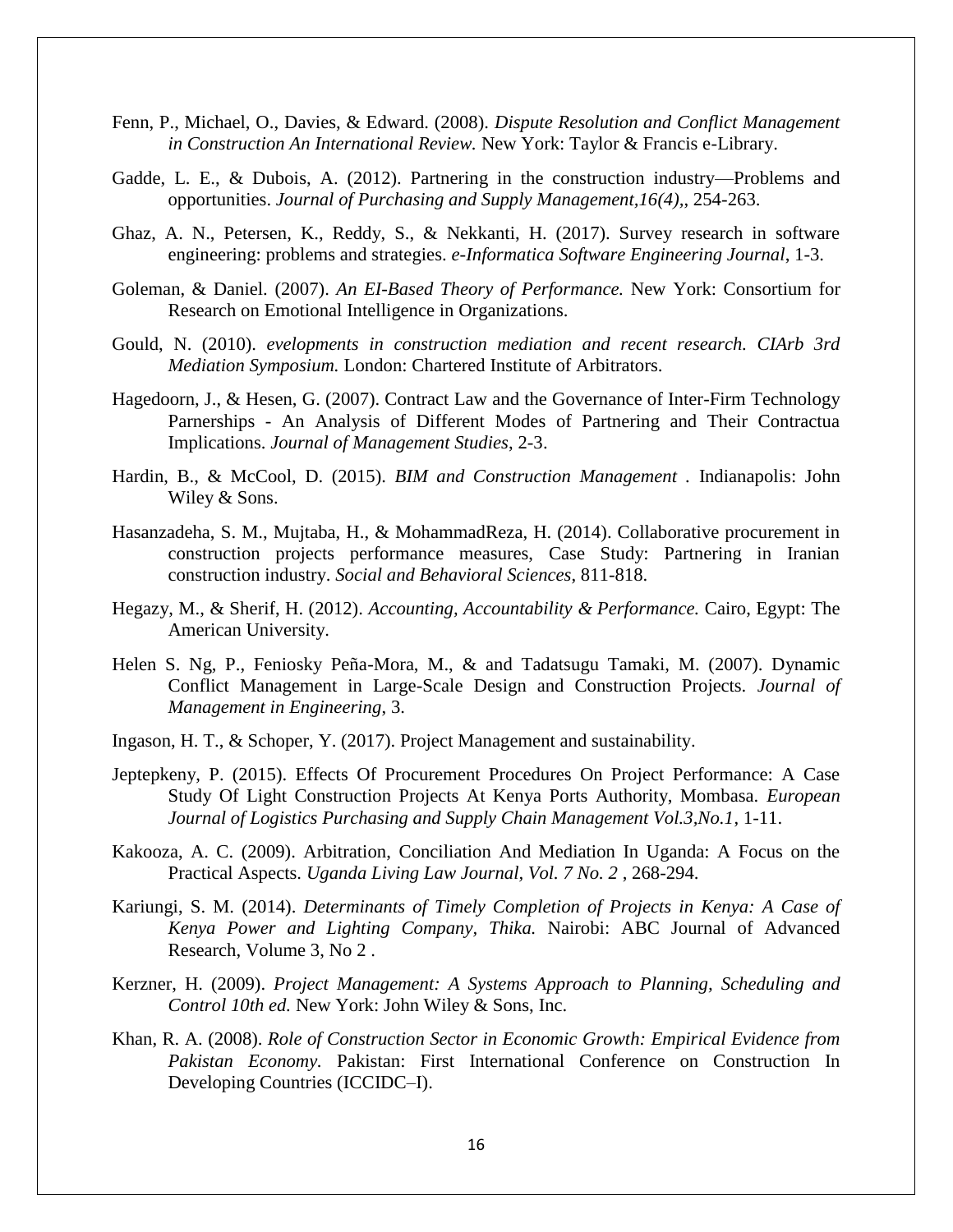- Kihoro, M. W. (2015). *Factors Affecting Performance Of Projects In The Construction Industry In Kenya: A Survey Of Gated Communities in Nairobi County.* Nairobi: Strategic Journal of Business & Change Management.
- Klinger, M., Sedgwick, D. M., Arnold, & L. (2009). *Electrical Construction and Maintainance Magazine*. Retrieved from EC&M: http://www.ecmweb.com/ops-ampmaintenance/confronting-construction-conflicts
- KNBS. (2012). *Kenya Facts and Figures .* Nairobi: Kenya National Bureau of Statistics.
- Kolar, R. (2014). *Managing Construction Conflict: Unfinished Revolution, Continuing Evolution.* Mdiating Lawyers.
- Lang, S. W., & Wilkerson, J. R. (2008). *Accuracy vs. Validity, Consistency vs. Reliability, and Fairness vs. Absence of Bias: A Call for Quality .* New Orleans: Annual Meeting of the American Association of Colleges of Teacher Education (AACTE).
- Leong, T. K., Zakuan, N., Saman, M. Z., Ariff, M., & Tan, C. S. (2014). Using Project Performance to Measure Effectiveness of Quality Management System Maintenance and Practices in Construction Industry. *The Scientific World Journal*, 37-50.
- Leung, K. (2009). *Harmony and Conflict: Towards an Integrated Model of Conflict Styles.* Kyoto, Japan: City University of Hong Kong.
- Maina, B. M. (2013). Influence of stakeholders' participation on the success of the economic stimulus programme: a case of education projects in Nakuru County, Kenya.
- Malik, M. S., & Nauman, S. (2013). *Factors affecting Productivity of Infrastructure Development Project attributable to Insecurity due to Terrorism.* Hospitals; Vol. 3 (6)3.
- Mathers, N., Fox, N., & Hunn, A. (2009). Surveys and Questionnaires. *National Institute for Health Research*, 5-7.
- Mir, F. A., & Pinnington, A. H. (2014). Exploring the value of project management: Linking Project Management Performance and Project Success. *International Journal of Project Management 32*, 202-217.
- Mistarihi, A. M., Mohammad, A. R., Bader, A. A., & Marzouq, A. Q. (2012). Competency Requirements for Managing Public Private Partnerships (PPPs): The Case of Infrastructure Projects in Jordan. *International Journal of Business and Management*, 60- 73.
- Muigua, K. (2010). *Empowering the Kenyan People through Alternative Dispute Resolution Mechanisms.* Nairobi : Government Printer.
- Muigua, K. (2016). *Managing Natural Resource Conflicts in Kenya through Negotiation and Mediation .* Nairobi: University of Nairobi.
- Muiruri, G., & Mulinge, C. (2014). *Health and Safety Management on Construction Projects Sites in Kenya. A Case Study of Construction Projects in Nairobi County.* Nairobi: FIG Congress.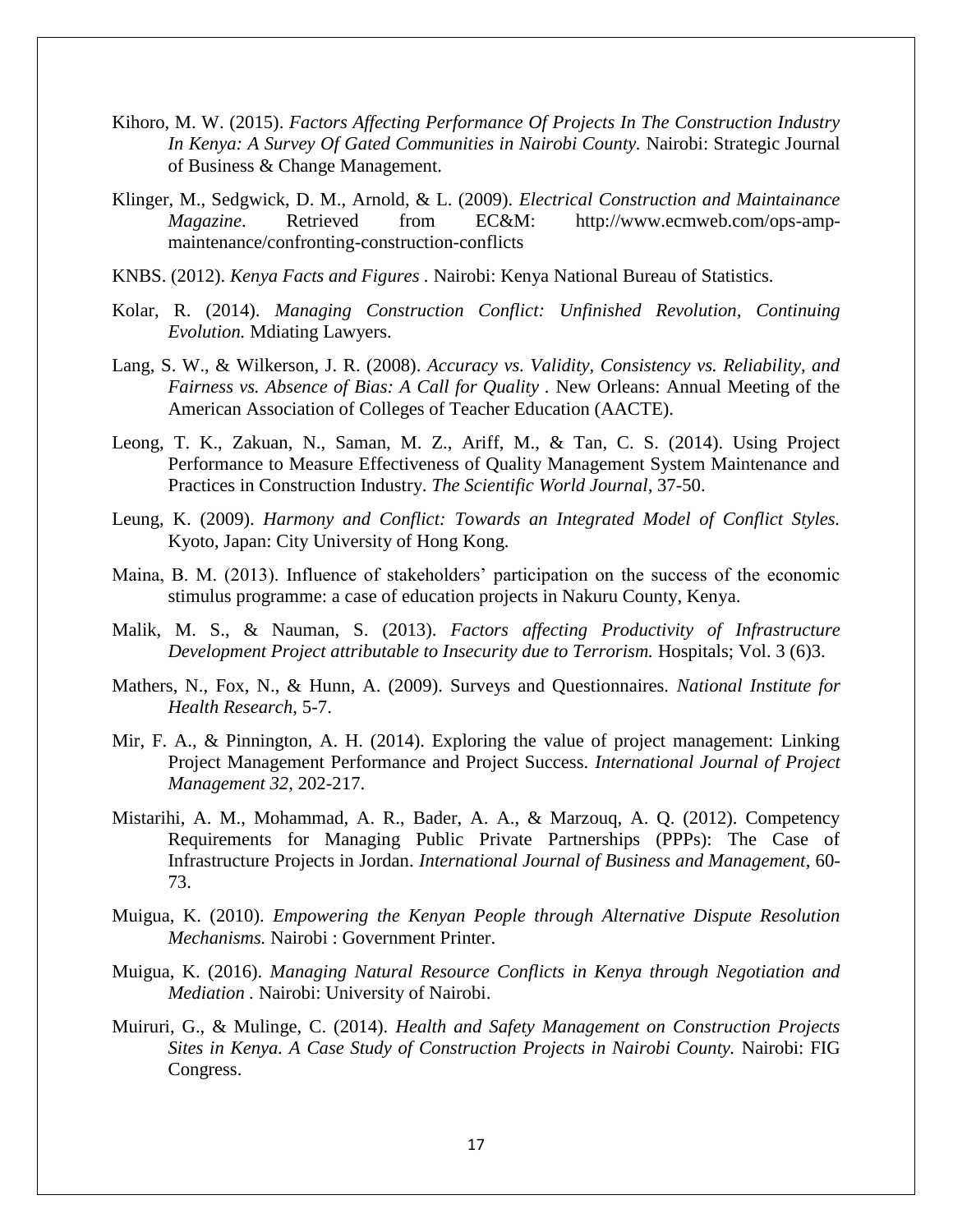- Müller, R., & Jugdev, K. (2012). Critical Success Factors in Projects: Pinto, Slevin, and Prescott - the elucidation of project success". *International Journal of Managing Projects in Business, vol. 5, no. 4*, 757-775.
- Muthonjia, K. A. (2013). *An investigation into the use of joint ventures as an alternative model of construction project financing.* Nairobi: University of Nairobi.
- NCA. (2017). *NCA*. Retrieved from National Construction Authority: http://nca.go.ke/new/src/contractors/#
- Ndirangu, R. N. (2014). *Influence Of Arbitration On Dispute Resolution In The Construction Industry: A Case Of Nairobi County, Kenya.* Nairobi: University of Nairobi.
- Nguyen, H. L. (2011). Partnership Strategies: Pro-active and Pre-active Approach in Conflict Management in International Joint Ventures . *International Journal of Business and Management*, 38-45.
- NHC. (2017). *Investment Opportunities in Housing Development: Partnering With NHC*. Retrieved from National Housing Corporation: http://www.nhckenya.co.ke/index.php?option=com\_content&view=article&id=235&Ite mid=514&lang=en
- Nikinosheri, R., & Staxang, F. (2016). *Contractor-supplier relationships in the construction industry.* Göteborg, Sweden: Department of Technology Management and Economics.
- Oguya, S. A., & Muturi, W. (2016 ). Factors affecting Performance of Road Construction Projects in Arid and Semi-Arid Areas in Kenya. *International Journal of Social Sciences and Information Technology*, 908-920.
- Özorhon, B. (2008). *Modeling the performance of international construction joint ventures.* Ankara: Middle East Technical University.
- Pétursson, B. K. (2015). *Disputes and Conflicts within Construction Contracts in the Icelandic Construction Industry.* Iceland: Reykjavik University.
- Pilar, V. (2011, August 15). *On Being Neutral: ADR Terms, Theories and Concepts - A Quick Primer*. Retrieved from [http://albuquerqueadr.blogspot.co.ke/2011/08/adr-terms-theories](http://albuquerqueadr.blogspot.co.ke/2011/08/adr-terms-theories-and-concepts-quick.html)[and-concepts-quick.html](http://albuquerqueadr.blogspot.co.ke/2011/08/adr-terms-theories-and-concepts-quick.html)
- PMI. (2013). *A Guide to the Project Management Body of Knowledge.* Newtown Square, USA: PMI.
- PMI. (2016). *Construction Extension to the PMBOK Guide.* Newtown Square, Pennsylvania: Project Management Institute, Inc. .
- PMI. (2017). Retrieved from Project Management Institute: https://www.pmi.org/about/learnabout-pmi/what-is-project-management
- ResearchAdvisors. (2017). *Sample Size Table*. Retrieved from Research advisors: http://researchadvisors.com/tools/SampleSize.htm
- Reuters, T. (2013). *Using Contractual Risk Allocation Provisions to Minimize Risk and Maximize Reward.* USA: Practical Law Commercial.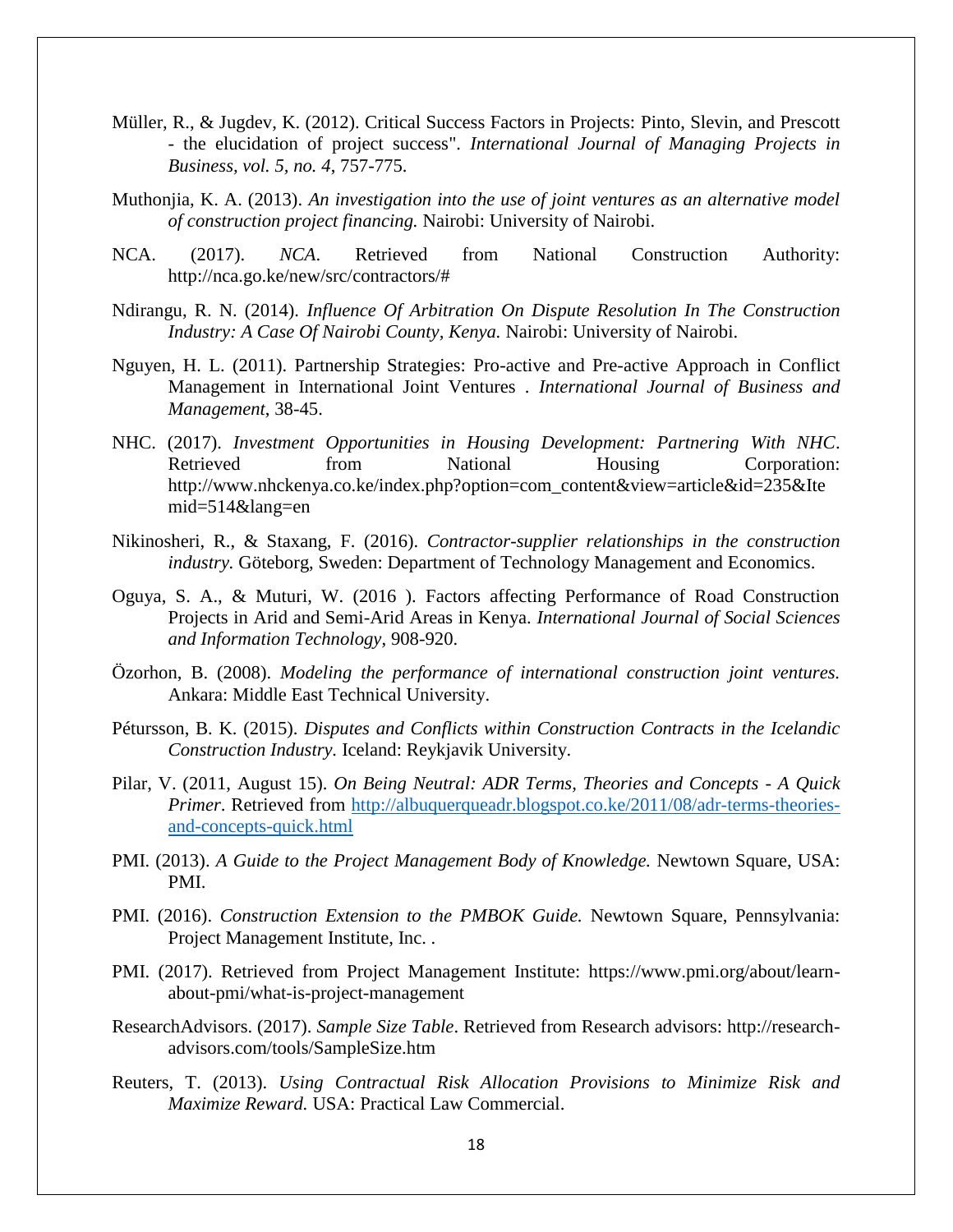- Reuters, T. (2017). *Arbitration procedures and practice in Kenya: overview*. Retrieved from Practical Law: [https://uk.practicallaw.thomsonreuters.com/5-633-](https://uk.practicallaw.thomsonreuters.com/5-633-8955?transitionType=Default&contextData=(sc.Default)&firstPage=true&bhcp=1) [8955?transitionType=Default&contextData=\(sc.Default\)&firstPage=true&bhcp=1](https://uk.practicallaw.thomsonreuters.com/5-633-8955?transitionType=Default&contextData=(sc.Default)&firstPage=true&bhcp=1)
- Review, C. B. (2017, September 5). *Construction sector to grow steadily until 2016. A BMI report*. Retrieved from Construction Business Review: http://www.constructionkenya.com/2739/kenya-construction-growth/
- Robson, C., & McCartan, K. (2016). *Real World research.* West Sussex, UK: John Wiley & Sons.
- Roche, W. K. (2016). The development of conflict resolution practices in Irish workplaces. *Journal of the Institute of Public Administration of Ireland*.
- Rono, K. (2014). *Public Private Partnership in Kenya. Legal and Commercial Challenges Facing PPPs in Kenya.* Nairobi.
- Rono, K. (2016). *Legal and Commercial Challenges Facing PPPs in Kenya.* Nairobi: University of Nairobi.
- Rose, S., Spinks, N., & Canhoto, A. I. (2015). *Management Research: Applying the Principles.*
- Rosli, A. R., Ismail, M. T., Wan, B., Asrul, N., Wan, N. W., & Zainab, M. Z. (2012). *Effect Of Procurement Systems On The Performance Of Construction Projects.* Johor Bahru: Universiti Teknologi Malaysia.
- Saltz, D. Z. (2001). Why Performance Theory Needs Philosophy. *Journal of Dramatic Theory and Criticism*, 150-156.
- Sekaran, U., & Roger, B. (2013). *Research Methods for Business: A Skill-Building Approach, 6th Edition.* Pennathur: Wiley.
- Shabir, H. K., Fareed, A. M., & Mir, A. H. (2015). Attribute Hierarchy of Conflicts in Construction Projects: A Case Study of Sindh.
- Sharma, A. (2017). International Mediation In South Sudan: A Perspective On International Law And Dispute Resolution. *Creative Connect International Publisher Group* , 118-123.
- Shmatenko, L. (2018). The Arbitrability of Corporate Disputes in Ukraine. *Research Gate Vol 36, No.1*, 53-64.
- Stipanowich, T. J. (2014). Managing Construction Conflict: Unfinished Revolution, Continuing Evolution. *Legal Studies Research Paper Series*, 1-18.
- Stone, K. V. (2010). Alternative Dispute Resolution. *Encyclopedia of Legal History*, 2-6.
- Takim, R., & Akintola, A. (2002). Performance indicators for successful construction project performance. *Association of Researchers in Construction Management, 2(2),*, 545-555.
- Tavakol, M., & Dennick, R. (2011). Making sense of Cronbach's alpha . *International Journal of Medical Education. 2011*, 53-55 .